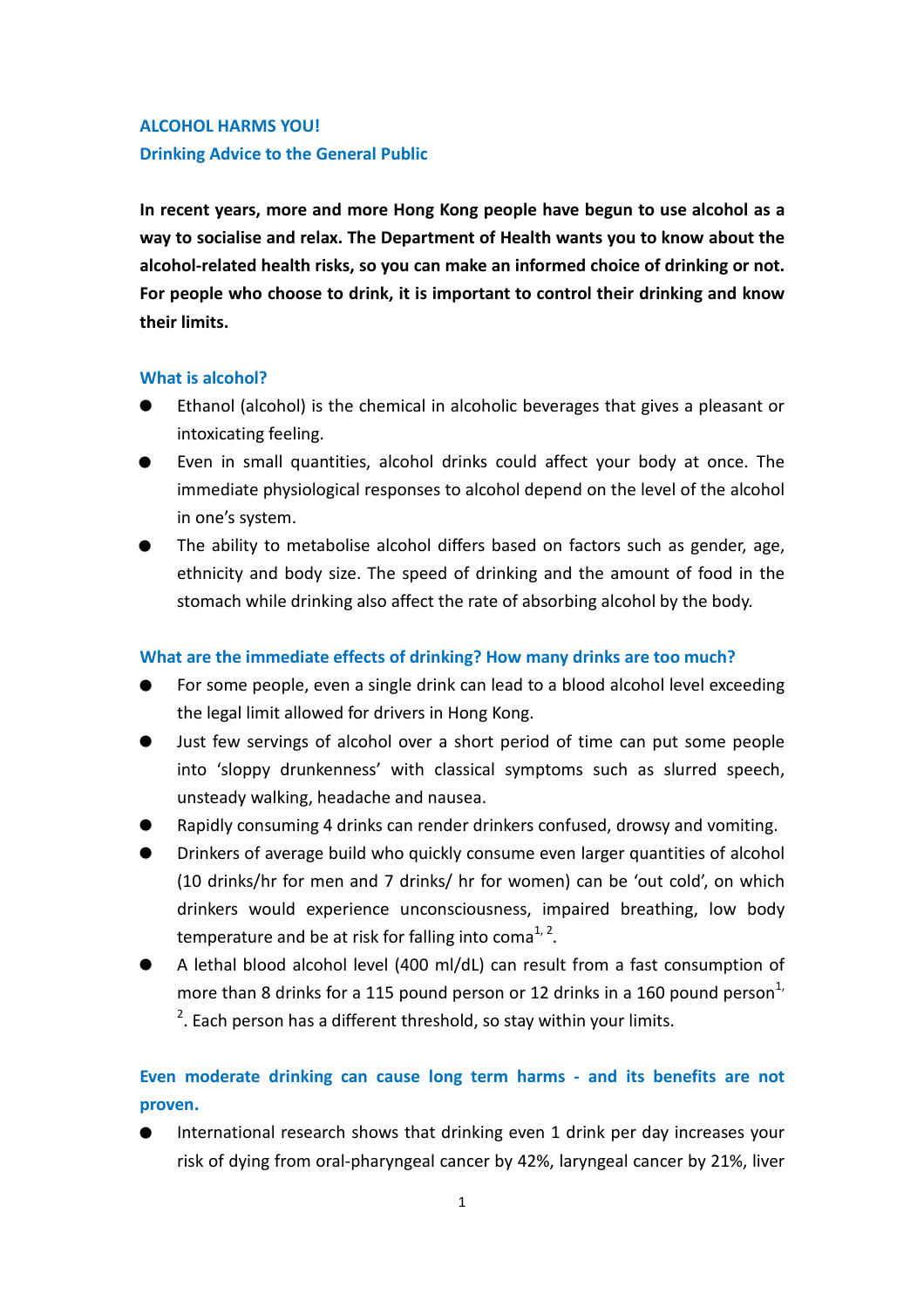- cancer by 10%<sup>3</sup>. These odds increase with the amount you drink. .
- For men, drinking 2 drinks per day increases the risk of having a haemorrhagic stroke by 23% and death due to liver cirrhosis by 59%. . .
- For women, even 1 drink per day increases risk of death due to breast cancer by 13% and more than doubles the risk of dying from liver cirrhosis<sup>3</sup>. .
- Heavy drinking of more than 3 drinks a day can even cause vision impairment at a younger age. .
- Unlike in other parts of the world, researches on Hong Kong adults have not shown any cardiovascular benefits of moderate drinking<sup>4</sup>, and, even worse, there is evidence that moderate drinking can increase the risk of death from ischaemic heart disease among the elderly<sup>5</sup>. No benefits of moderate drinking have been demonstrated in the Chinese populations. Although moderate drinking seems to exhibit beneficial effects for the heart selectively among the Western populations, regular exercise and not smoking can also achieve similar benefits. .
- In addition to long-term physiological effects, drinking also greatly increases other risks such as child neglect and abuse, low productivity or absenteeism in workplace, road traffic accidents, and injuries from aggression or domestic violence. Depression and suicidal thoughts are also strongly linked to drinking. The potential harms of alcohol greatly outweigh the benefits.

### **What is an 'alcohol unit'?**

- Different alcoholic beverages contain different levels of alcohol content. The amount of pure alcohol consumed depends on the amount and the alcohol by volume content. . .
- An 'alcohol unit' is a common measure of alcohol content, with which you can use to help monitor the amount you drink. .
- There are no uniform international standard of an 'alcohol unit' but most countries use 10g as a unit of alcohol. .
- In Hong Kong, 10g of alcohol is equivalent to 3/4 regular can of beer (250 ml) or about 1/2 a glass of wine (100 ml) or a pub measure of hard liquor (30 ml). .
- A general rule of thumb to help you keep track of your drinking levels is that a typical serving size of beer (1 can), a typical serving size of wine (1 serving glass) in restaurants and most servings of mixed drinks will contain about 12g of alcohol.

Click [here](http://www.change4health.gov.hk/en/alcohol_aware/facts/standard_drink/examples/index.html) for more information of the number of 'alcohol unit' in different beverages.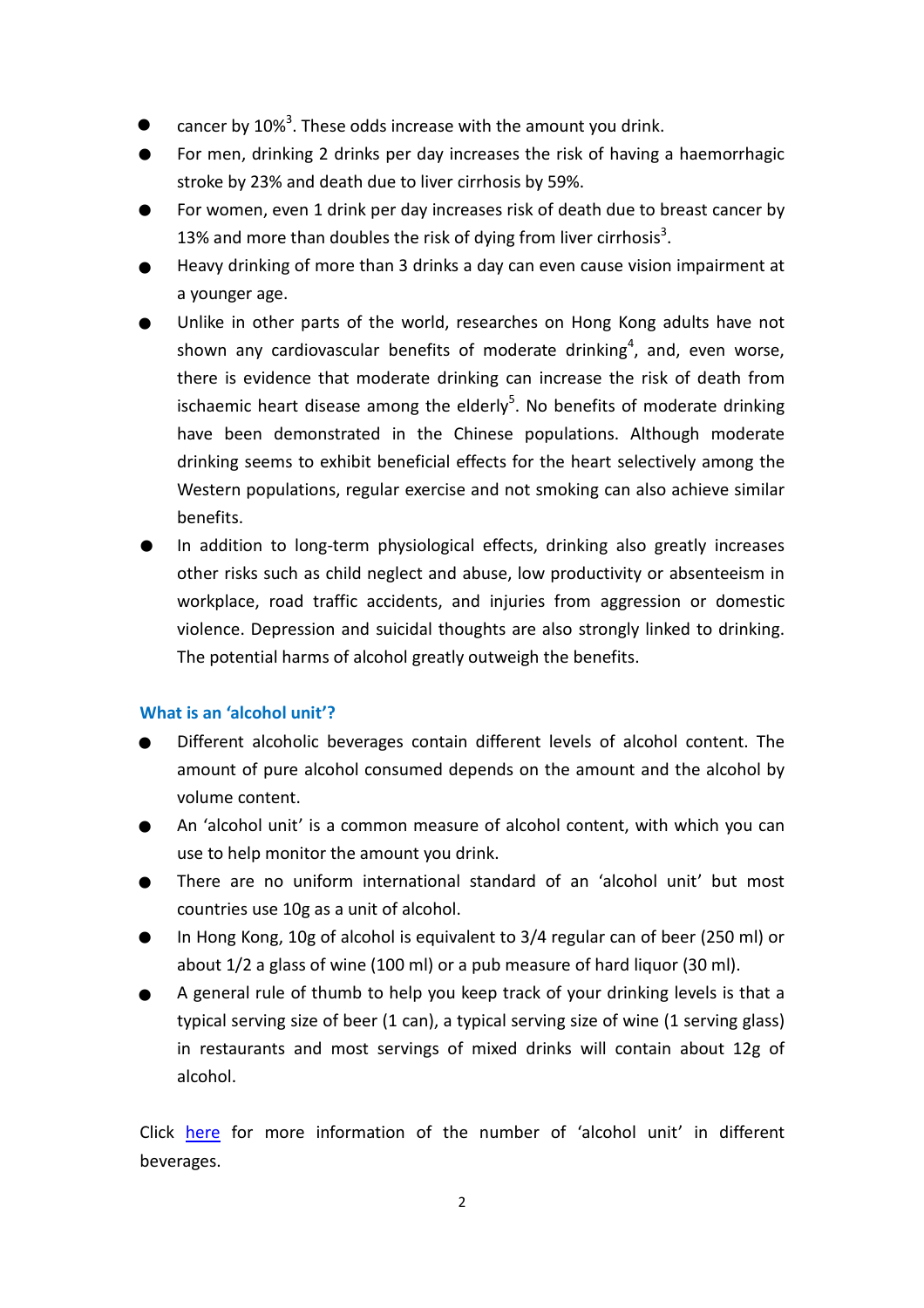# **Advice for women who are pregnant, planning for pregnancy and breastfeeding:**  .

- Your safest choice is not to drink alcohol at all
- Alcohol affects the well-being of your unborn child, causing significant and permanent birth defects, growth impairment, developmental problems and fetal alcohol syndrome. Ad<br>
•<br>
• .
- Drinking is not recommended if you are breastfeeding because alcohol disrupts milk supply. More importantly, alcohol can pass through breast milk and impair your child's psychomotor development and behaviour. .
- If you are breastfeeding but choose to consume alcohol on special occasions, you must be cautioned to drink only after nursing your baby and only in small amounts. Breastfeeding should be avoided when drinking and for two hours after a single unit of alcohol.

### **If you drink, don't drive! Even one drink can put you over the legal limit.**

- In an average person, alcohol is metabolised at a rate of about 1 drink per hour. For a 120 pound person, even 1 drink can lead to a blood alcohol level exceeding the legal limit. It is not necessary for drinkers to feel or appear drunk or have classical symptoms of drunkenness to exceed the legal blood alcohol limit permitted in Hong Kong. If you drive, your safest option is not to drink at all.  $\frac{1}{2}$ . .
- In Hong Kong, drivers can be randomly screened for a roadway breath test. The more a driver exceeds the legal limit, the higher the penalties incurred. Drink-driving offenders can be subject to a criminal record, license revocation and fines up to \$25,000. Offenders may also incur to financial loss from accidents, litigation fees as well as higher insurance premiums. .
- If you will be drinking or spending time with drinkers, plan ahead. People planning to attend occasions where drinks will be available should take priority in arranging safe transport home. Even if you don't drink, you should refuse rides offered by drivers who have used alcohol.

### **Some need to be extra careful with their drinking and abstain from drinking.**

In addition to pregnant women and people operating vehicles or heavy machinery,<br>
you should not drink if you are:<br>
■ Taking medicine or other drugs that interact with alcohol such as sleeping pills;<br>
■ Doing any kind of h you should not drink if you are:<br>■ Taking medicine or other d<br>■ Doing any kind of high-risk

- Taking medicine or other drugs that interact with alcohol such as sleeping pills;
- Doing any kind of high-risk physical activity;
- Before or when engaging in activities that require attention, skill and coordination; and .<br>.<br>.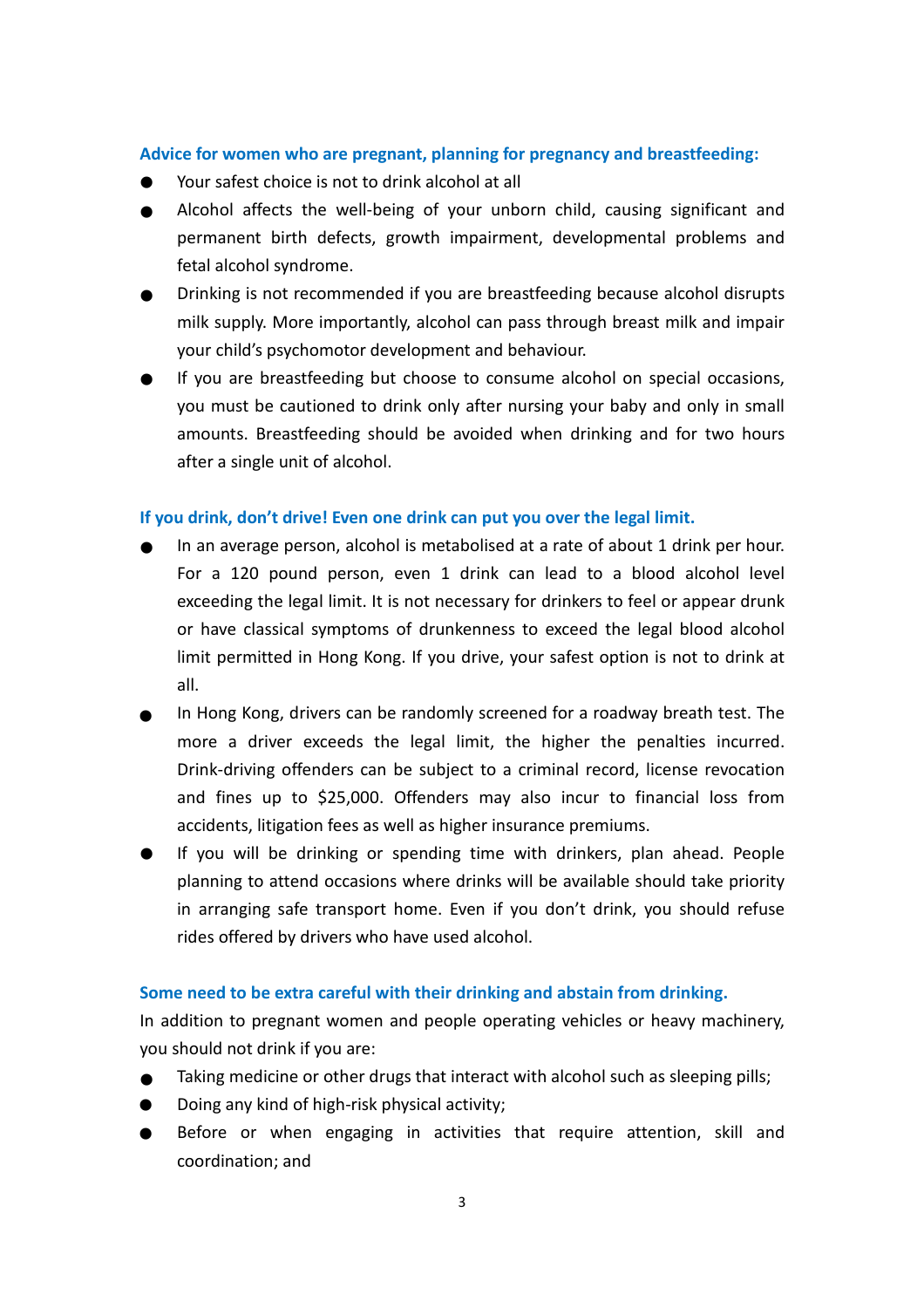Living with mental or physical health problems. .

#### **Tips on reducing the drinking-related risks for drinkers:**

In Hong Kong, drinking is often part of business meetings and festivities such as wedding banquets. For people whose work or social life involves drinking, there are simple ways to reduce risks associated with alcohol consumption for yourself and those around you.  $\sin \theta$ 

- Set limits for yourself and stick to them.
- Understand what a 'alcohol unit' is and the harms caused by different levels of alcohol intake so that you can monitor your intake. tho<br>●<br>● .
- Start with non-alcoholic drinks and alternate alcoholic drinks with non-alcoholic ones. .<br>.<br>. .<br>.<br>.
- Choose drinks with lower alcohol content.
- Eat before or while you are drinking.
- Stop drinking as soon as you experience any adverse symptoms such as nausea. .<br>.<br>. .<br>.<br>. .<br>.<br>.
- Avoid peer pressure and drinking games lest you drink more than you intend to.
- Do not let alcohol take over you avoid embarrassment from misbehaviours.
- Do not let other friends embarrass themselves by drinking. .<br>.<br>.

#### **Get help early, if you think that you may have a drinking problem.**

Alcohol is addictive, and regular drinkers can sometimes lapse into problem drinking. In Hong Kong, it is not uncommon for drinkers to handle their problem drinking by themselves rather than seeking professional help. For those who suffer from drinking problem, scientific evidence shows that getting help early will improve the success rate of overcoming these problems. Early intervention is beneficial to health.

Click [here](http://www.change4health.gov.hk/en/alcohol_aware/facts/affecting/help/index.html) for treatment programmes and support services for people with drinking problems.

#### **Reference**

1. Alcohol Advisory Council of New Zealand. Blood alcohol levels. Retrieved from:

http://alcohol.org.nz/alcohol-its-effects/about-alcohol/blood-alcohol-levels

- 2. Blood Alcohol Calculator (BAC) at http://www.globalrph.com/bac.cgi
- 3. Canada's Low-Risk Alcohol Drinking Guidelines Communicating Alcohol- Related Health risks. Retrieved from:

http://www.ccsa.ca/Resource%20Library/2012-Communicating-Alcohol-Related-Health-Risks-en.pdf

4. Schooling CM, Wenjie S, Ho SY et al. (2008). Moderate Alcohol Use and Mortality from Ischaemic Heart Disease: A Prospective Study in Older Chinese People. *PLoS ONE*, 3(6): e2370.